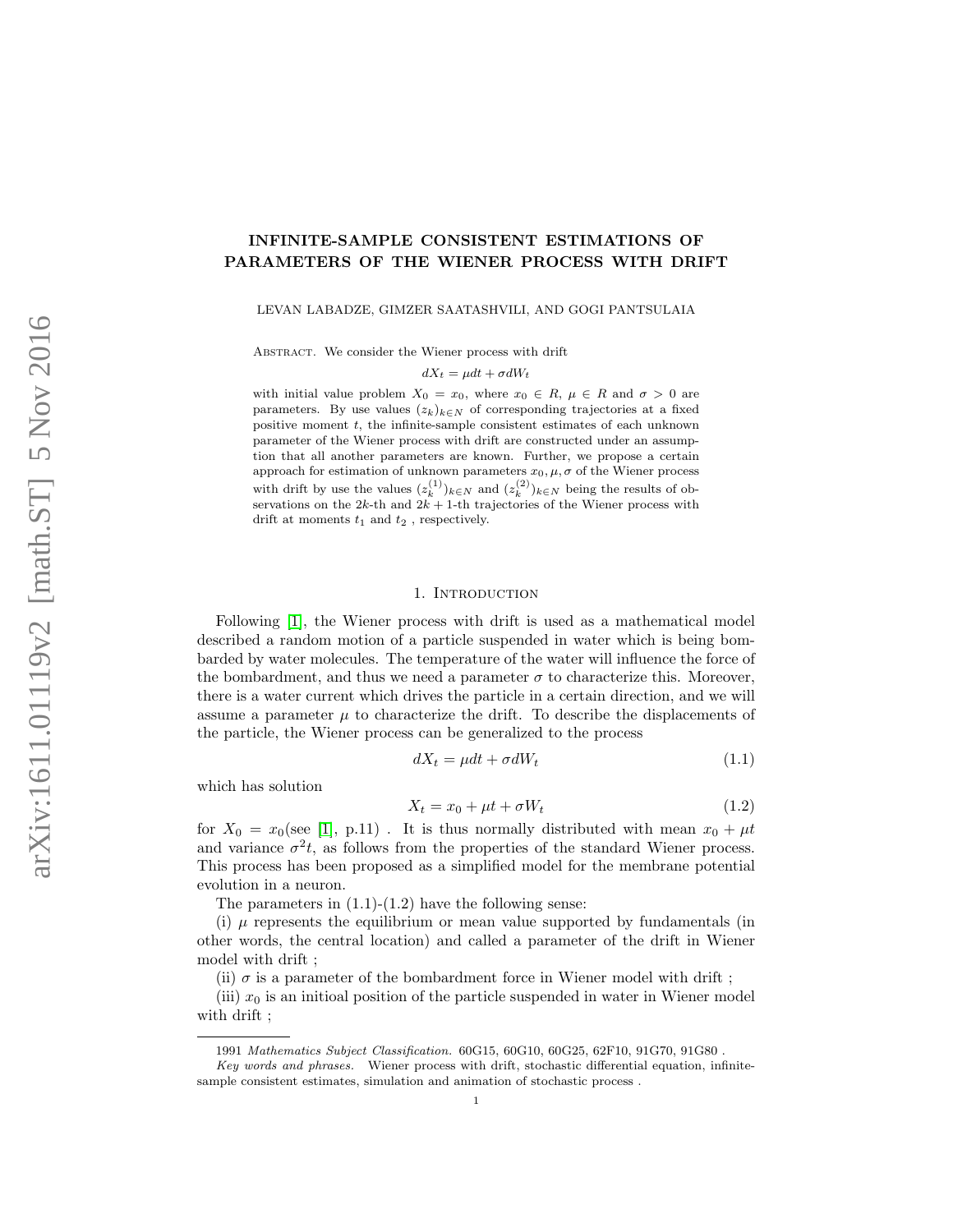(iv)  $x_t$  is a position of the particle suspended in water in Wiener model with drift at moment  $t > 0$ ;

The purpose of the present paper is to introduce a new approach which by use values  $(z_k)_{k \in \mathbb{N}}$  of corresponding trajectories at a fixed positive moment t, will allows us to construct a consistent estimate for each unknown parameter of theWiener model with drift under an assumption that all another parameters are known. Note that analogous problem has been considered by L.Labadze and G. Pantsulaia for Ornstein-Uhlenbeck's stochastic process ( cf. [\[2\]](#page-14-1)).

The rest of the present paper is the following:

In Section 2 we consider some auxiliary notions and facts from the theory of mathematical statistics and probability.

In Section 3 we present the constructions of consistent and infinite-sample consistent estimates for unknown parameters of the Wiener model with drift.

In Section 4 we present simulations and animations of the Wiener model with drift.

In Section 5 we propose a certain approach for estimation of unknown parameters  $x_0, \mu, \sigma$  of the Wiener process with drift by use the values  $(z_k^{(1)})$  $(k^{(1)})_{k \in N}$  and  $(z_k^{(2)})$  $(k^{(2)})_{k \in N}$ being the results of observations on the  $2k$ -th and  $2k + 1$ -th trajectories of the Wiener process with drift at moments  $t_1$  and  $t_2$ , respectively.

## 2. Some auxiliary notions and facts

We begin this subsection by the following definition.

Let  $\{\mu_\theta : \theta \in R\}$  be a family Borel probability measures in R. By  $\mu_\theta^N$  we denote the N-power of the measure  $\mu_{\theta}$  for  $\theta \in R$ .

**Definition 2.1.** A Borel measurable function  $T_n: R^n \to R$   $(n \in N)$  is called a consistent estimator of a parameter  $\theta$  (in the sense of everywhere convergence) for the family  $(\mu_\theta^N)_{\theta \in R}$  if the following condition

$$
\mu_{\theta}^{N}(\{(x_{k})_{k\in N}: (x_{k})_{k\in N} \in R^{N} \& \lim_{n\to\infty} T_{n}(x_{1}, \cdots, x_{n}) = \theta\}) = 1
$$

holds true for each  $\theta \in R$ .

**Definition 2.2.** A Borel measurable function  $T_n: R^n \to R$   $(n \in N)$  is called a consistent estimator of a parameter  $\theta$  (in the sense of convergence in probability) for the family  $(\mu_\theta^N)_{\theta \in R}$  if for every  $\epsilon > 0$  and  $\theta \in R$  the following condition

$$
\lim_{n \to \infty} \mu_{\theta}^N(\{(x_k)_{k \in N} : (x_k)_{k \in N} \in R^N \& |T_n(x_1, \cdots, x_n) - \theta| > \epsilon\}) = 0
$$

holds.

**Definition 2.3.** A Borel measurable function  $T_n: R^n \to R$   $(n \in N)$  is called a consistent estimator of a parameter  $\theta$  (in the sense of convergence in distribution) for the family  $(\mu_\theta^N)_{\theta \in R}$  if for every continuous bounded real valued function f on R the following condition

$$
\lim_{n \to \infty} \int_{R^N} f(T_n(x_1, \dots, x_n)) d\mu_{\theta}^N((x_k)_{k \in N}) = f(\theta)
$$

holds.

**Remark 2.1** Following [\[3\]](#page-14-2) (see, Theorem 2, p. 272), for the family  $(\mu_{\theta}^{N})_{\theta \in R}$  we have: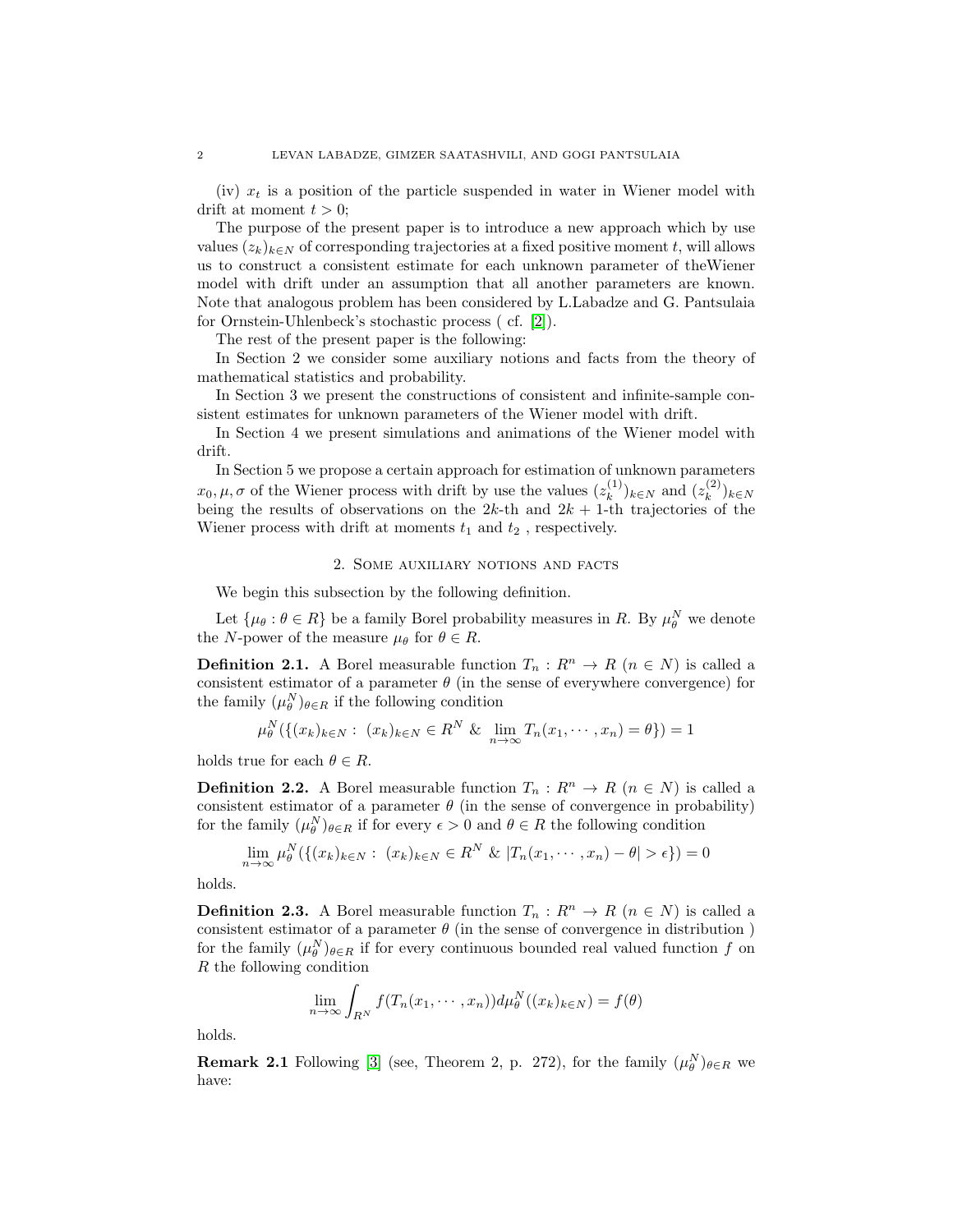(a) an existence of a consistent estimator of a parameter  $\theta$  in the sense of everywhere convergence implies an existence of a consistent estimator of a parameter  $\theta$ in the sense of convergence in probability;

(b) an existence of a consistent estimator of a parameter  $\theta$  in the sense of convergence in probability implies an existence of a consistent estimator of a parameter  $\theta$  in the sense of convergence in distribution.

**Definition 2.4** Following [\[4\]](#page-14-3), the family  $(\mu_{\theta}^{N})_{\theta \in R}$  is called strictly separated if there exists a family  $(Z_{\theta})_{\theta \in R}$  of Borel subsets of  $R^N$  such that

- (i)  $\mu_{\theta}^{N}(Z_{\theta}) = 1$  for  $\theta \in R$ ;
- (ii)  $Z_{\theta_1} \cap Z_{\theta_2} = \emptyset$  for all different parameters  $\theta_1$  and  $\theta_2$  from R.
- (iii)  $\bigcup_{\theta \in R} Z_{\theta} = R^{N}$ .

**Definition 2.5.** Following [\[4\]](#page-14-3), a Borel measurable function  $T: R^N \to R$  is called an infinite sample consistent estimator of a parameter  $\theta$  for the family  $(\mu_{\theta}^{N})_{\theta \in R}$  if the following condition

$$
(\forall \theta)(\theta \in R \to \mu_{\theta}^{N}(\{(x_k)_{k \in N} : (x_k)_{k \in N} \in R^{N} \& T((x_k)_{k \in N}) = \theta\}) = 1)
$$

holds.

Remark 2.2. Note that an existence of an infinite sample consistent estimator of a parameter  $\theta$  for the family  $(\mu_{\theta}^N)_{\theta \in R}$  implies that the family  $(\mu_{\theta}^N)_{\theta \in R}$  is strictly separated. Indeed, if we set  $Z_{\theta} = \{(x_k)_{k \in N} : (x_k)_{k \in N} \in R^N \& T((x_k)_{k \in N}) = \theta\}$ for  $\theta \in R$ , then all conditions in Definition 2.4 will be satisfied.

In the sequel we will need the well known fact from the probability theory (see, for example, [\[3\]](#page-14-2), p. 390).

**Lemma 2.1.** (Kolmogorov's strong law of large numbers) Let  $X_1, X_2, ...$  be a sequence of independent identically distributed random variables defined on the probability space  $(\Omega, \mathcal{F}, P)$ . If these random variables have a finite expectation m (i.e.,  $E(X_1) = E(X_2) = ... = m < \infty$ , then the following condition

$$
P(\{\omega : \lim_{n \to \infty} n^{-1} \sum_{k=1}^{n} X_k(\omega) = m\}) = 1
$$

holds true.

#### 3. Estimation of parameters of Wiener process with drift

3.1. Estimation of a parameter of the bombardment force  $\sigma$  in Wiener model with drift. The purpose of the present subsection is to estimate a parameter of the bombardment force  $\sigma$  by water molecules acting on a particle suspended in water under assumption that we know results of observations on placements of the particle at moment  $t_0$ , a parameter of the drift  $\mu$  and an initial position  $x_0$ . **Theorem 3.1.1** For  $t > 0$ ,  $x_0 \in R$ ,  $\mu \in R$  and  $\sigma > 0$ , let's  $\gamma_{(t,x_0,\mu,\sigma)}$  be a

Gaussian probability measure in R with the mean  $m_t = x_0 + \mu t$  and the variance  $\sigma_t^2 = \sigma^2 t$ . Assuming that parameters t,  $x_0$  and  $\mu$  are fixed, denote by  $\gamma_{\sigma^2}$  the measure  $\gamma_{(t,x_0,\mu,\sigma)}$ . Let define the estimate  $T_n: R^n \to R$  by the following formula

$$
T_n((z_k)_{1 \le k \le n}) = \frac{\sum_{k=1}^n (z_k - x_0 - t\mu)^2}{n t}.
$$
\n(3.1.1)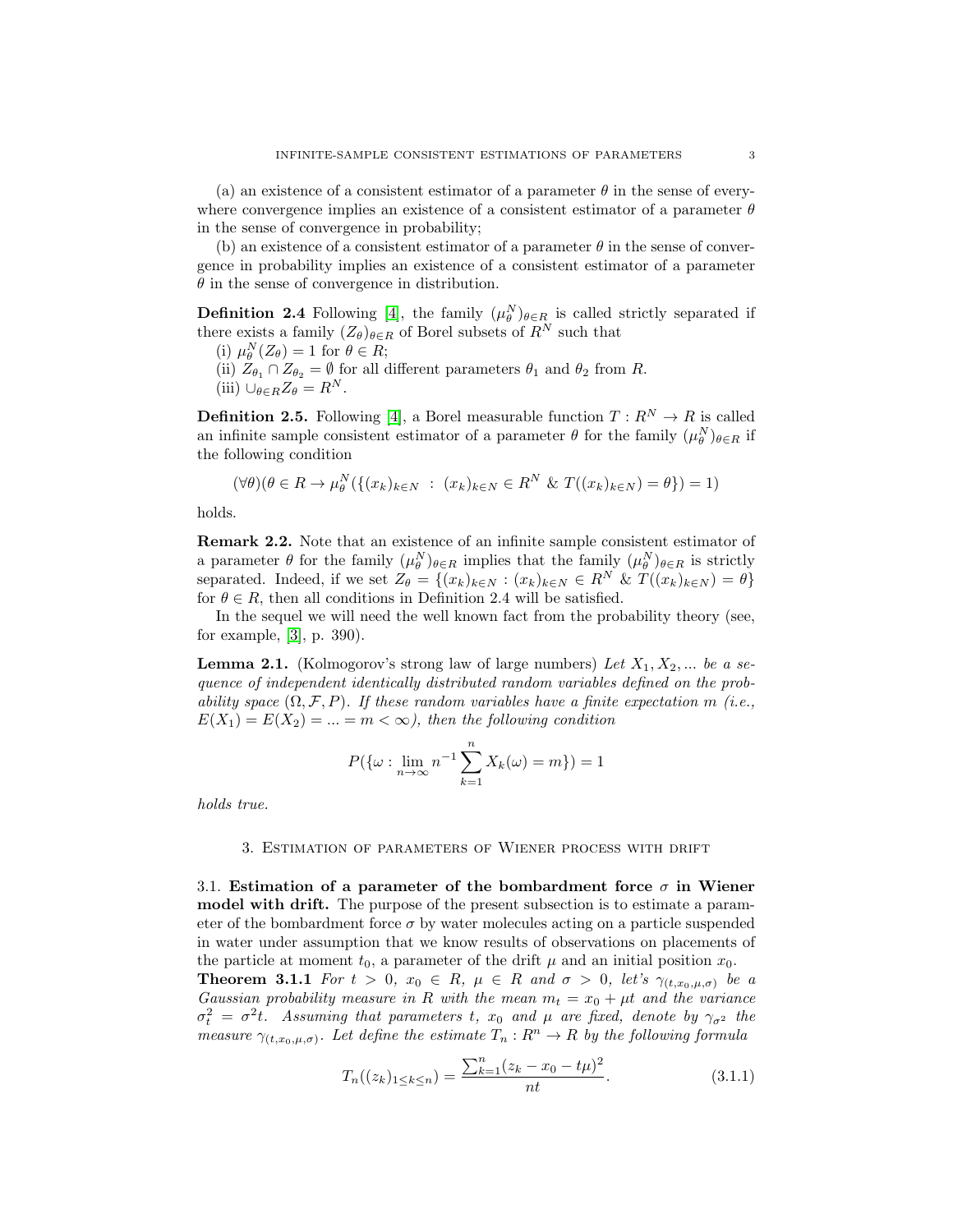Then we get

$$
\gamma_{\sigma^2}^{\infty} \{ (z_k)_{k \in N} : (z_k)_{k \in N} \in R^{\infty} \& \lim_{n \to \infty} T_n((z_k)_{1 \le k \le n}) = \sigma^2 \} = 1,
$$
 (3.1.2)

provided that  $T_n$  is a consistent estimator of a parameter of the bombardment force *σ* in Wiener model with drift for the family of probability measures  $(\gamma_{\sigma^2}^{\infty})_{\sigma^2>0}$ .

*Proof.* Let's consider probability space  $(\Omega, \mathcal{F}, P)$ , where  $\Omega = R^{\infty}$ ,  $\mathcal{F} = B(R^{\infty})$ ,  $P = \gamma_{\sigma^2}^{\infty}$ .

For  $k \in N$  we consider  $k\text{-th}$  projection  $Pr_k$  defined on  $R^\infty$  by

$$
Pr_k((x_i)_{i \in N}) = x_k \tag{3.1.3}
$$

for  $(x_i)_{i\in\mathbb{N}}\in R^{\infty}$ .

It is obvious that  $(Pr_k)_{k \in N}$  is sequence of independent Gaussian random variables with  $m_t = x_0 + \mu t$  and the variance  $\sigma_t^2 = \sigma^2 t$ . It is obvious that  $\left(\frac{(Pr_k - x_0 - t\mu)^2}{t}\right)$  $\frac{x_0 - t\mu}{t}$ <sub>k∈N</sub> is the sequence of independent equally distributed random variables with mean  $\sigma^2$ .

By use Kolmogorov Strong Law of Large numbers we get

$$
\gamma_{\sigma^2}^{\infty} \{ (z_i)_{i \in N} \in R^{\infty} \& \lim_{n \to \infty} \sum_{k=1}^n \frac{(Pr_k((z_i)_{i \in N}) - x_0 - t\mu)^2}{tn} = \sigma^2 \} = 1, \quad (3.1.4)
$$

which implies

$$
\gamma_{\sigma^2}^{\infty} \{ (z_i)_{i \in N} \in R^{\infty} \& \lim_{n \to \infty} T_n((z_k)_{1 \le k \le n}) = \sigma^2 \} = 1.
$$

Remark 3.1.1 By use Definition 2.1, Remark 2.1 and Theorem 3.1.1 we deduce that  $T_n$  is a consistent estimator of a parameter of the bombardment force  $\sigma$  in the sense of convergence in probability for the statistical structure  $(\gamma_{\sigma^2})_{\sigma^2>0}$  as well  $T_n$ is a consistent estimator of a parameter of the bombardment force  $\sigma$  in the sense of convergence in distribution for the statistical structure $(\gamma_{\sigma^2})_{\sigma^2>0}$ .

**Theorem 3.1.2** Suppose that the family of probability measures  $(\gamma_{\sigma^2})_{\sigma^2>0}$  and the estimators  $T_n: R^n \to R(n \in N)$  come from Theorem 4.1.1. Then the estimators  $T^{(0)}$  :  $R^{\infty} \to R$  and  $T^{(1)}$  :  $R^{\infty} \to R$  defined by

$$
T^{(0)}((z_k)_{k \in N}) = \underline{\lim}_{n \to \infty} T_n((z_k)_{1 \le k \le n})
$$
\n(3.1.5)

and

$$
T^{(1)}((z_k)_{k \in N}) = \overline{\lim}_{n \to \infty} T_n((z_k)_{1 \le k \le n}).
$$
\n(3.1.6)

are infinite-sample consistent estimators of a parameter of the bombardment force *σ* in Wiener model with drift for the family of probability measures  $(\gamma_{\sigma^2}^{\infty})_{\sigma^2>0}$ .

Proof. Note that we have

$$
\gamma_{\sigma^2}^{\infty} \{ (z_k)_{k \in N} \in R^{\infty} \& T^{(0)}((z_k)_{k \in N}) = \sigma^2 \}
$$
  
= 
$$
\gamma_{\sigma^2}^{\infty} \{ (z_k)_{k \in N} \in R^{\infty} \& \underline{\lim}_{n \to \infty} T_n((z_k)_{1 \le k \le n}) = \sigma^2 \}
$$
  

$$
\ge \gamma_{\sigma^2}^{\infty} \{ (z_k)_{k \in N} \in R^{\infty} \& \underline{\lim}_{n \to \infty} T_n((z_k)_{1 \le k \le n}) = \sigma^2 \} = 1,
$$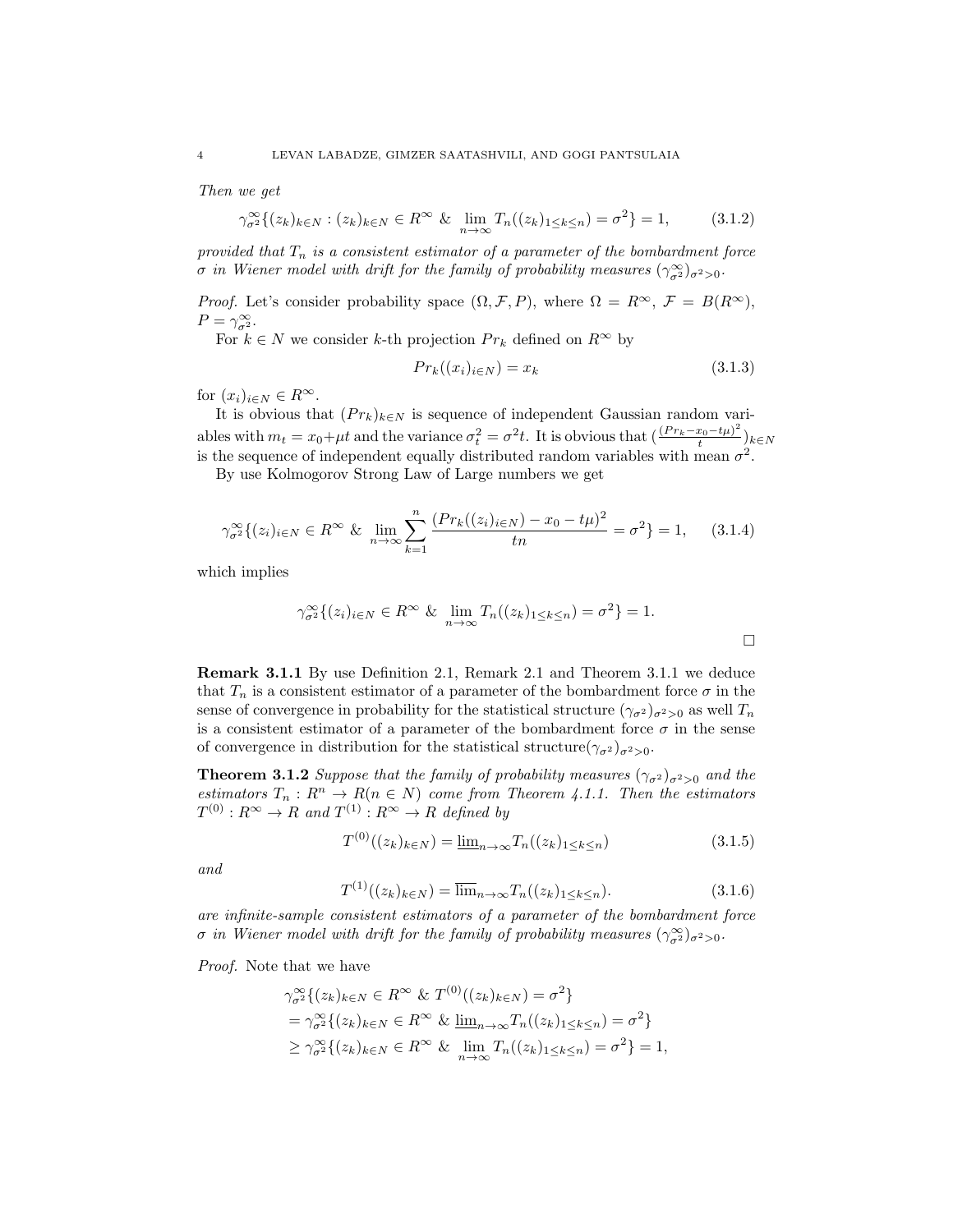Similarly, we have

$$
\gamma_{\sigma^2}^{\infty} \{ (z_k)_{k \in N} \in R^{\infty} \& T^{(1)}((z_k)_{k \in N}) = \sigma^2 \}
$$
  
= 
$$
\gamma_{\sigma^2}^{\infty} \{ (z_k)_{k \in N} \in R^{\infty} \& \overline{\lim}_{n \to \infty} T_n((z_k)_{1 \le k \le n}) = \sigma^2 \}
$$
  

$$
\ge \gamma_{\sigma^2}^{\infty} \{ (z_k)_{k \in N} \in R^{\infty} \& \lim_{n \to \infty} T_n((z_k)_{(z_k)_{1 \le k \le n}}) = \sigma^2 \} = 1,
$$

which means that  $T^{(1)}$  is an infinite-sample consistent estimator of a parameter of the bombardment force  $\sigma$  in Wiener model with drift for the family of probability measures  $(\gamma_{\sigma^2}^{\infty})_{\sigma^2>0}$ .

 $\Box$ 

Remark 3.1.2 By use Remark 2.2 we deduce that an existence of infinite sample consistent estimators  $T^{(0)}$  and  $T^{(1)}$  of a parameter of the bombardment force  $\sigma$ in Wiener model with drift for the family of probability measures  $(\gamma_{\sigma^2}^{\infty})_{\sigma^2>0}$  (cf. Theorem 3.1.2) implies that the family  $(\gamma_{\sigma}^{\infty})_{\sigma^2>0}$  is strictly separated.

3.2. Estimation of a parameter of the drift  $\mu$  in Wiener model with drift. The purpose of the present subsection is to estimate a parameter of the drift  $\mu$  in Wiener model with drift under assumption that we know results of observations on placements of the particle at moment  $t_0$ , a parameter of the bombardment force  $\sigma$ by water molecules acting on a particle suspended in water and an initial position  $x_0$ .

**Theorem 3.2.1** For  $t > 0$ ,  $x_0 \in R$ ,  $\mu \in R$  and  $\sigma > 0$ , let's  $\gamma_{(t,x_0,\mu,\sigma)}$  be a Gaussian probability measure in R with the mean  $m_t = x_0 + \mu t$  and the variance  $\sigma_t^2 = \sigma^2 t$ . Assuming that parameters t,  $x_0$  and  $\sigma$  are fixed, for  $\mu \in R$  denote by  $\gamma_{\mu}$  the measure  $\gamma_{(t,x_0,\mu,\sigma)}$ . Let define the estimate  $T_n^*: R^n \to R$  by the following formula

$$
T_n^*((z_k)_{1 \le k \le n}) = \frac{\sum_{k=1}^n (z_k - x_0)}{nt}.
$$
\n(3.2.1)

Then we get

$$
\gamma_{\mu}^{\infty} \{ (z_k)_{k \in N} : (z_k)_{k \in N} \in R^{\infty} \& \lim_{n \to \infty} T_n^* ((z_k)_{1 \le k \le n}) = \mu \} = 1, \quad (3.2.2)
$$

for  $\mu \in R$  provided that  $T_n$  is a consistent estimator of a parameter of the drift  $\mu$ in Wiener model with drift for the family of probability measures  $(\gamma_{\mu}^{\infty})_{\mu \in R}$ .

*Proof.* Let's consider probability space  $(\Omega, \mathcal{F}, P)$ , where  $\Omega = R^{\infty}$ ,  $\mathcal{F} = B(R^{\infty})$ ,  $P = \gamma_{\sigma^2}^{\infty}$ .

For  $k \in N$  we consider k-th projection  $Pr_k$  defined on  $R^{\infty}$  by

$$
Pr_k((x_i)_{i \in N}) = x_k \tag{3.2.3}
$$

for  $(x_i)_{i\in\mathbb{N}}\in R^{\infty}$ .

It is obvious that  $(Pr_k)_{k\in\mathbb{N}}$  is sequence of independent Gaussian random variables with  $m_t = x_0 + \mu t$  and the variance  $\sigma_t^2 = \sigma^2 t$ . It is obvious that  $\left(\frac{Pr_k - x_0}{t}\right)_{k \in N}$ is the sequence of independent equally distributed random variables with mean  $\mu$ .

By use Kolmogorov Strong Law of Large numbers we get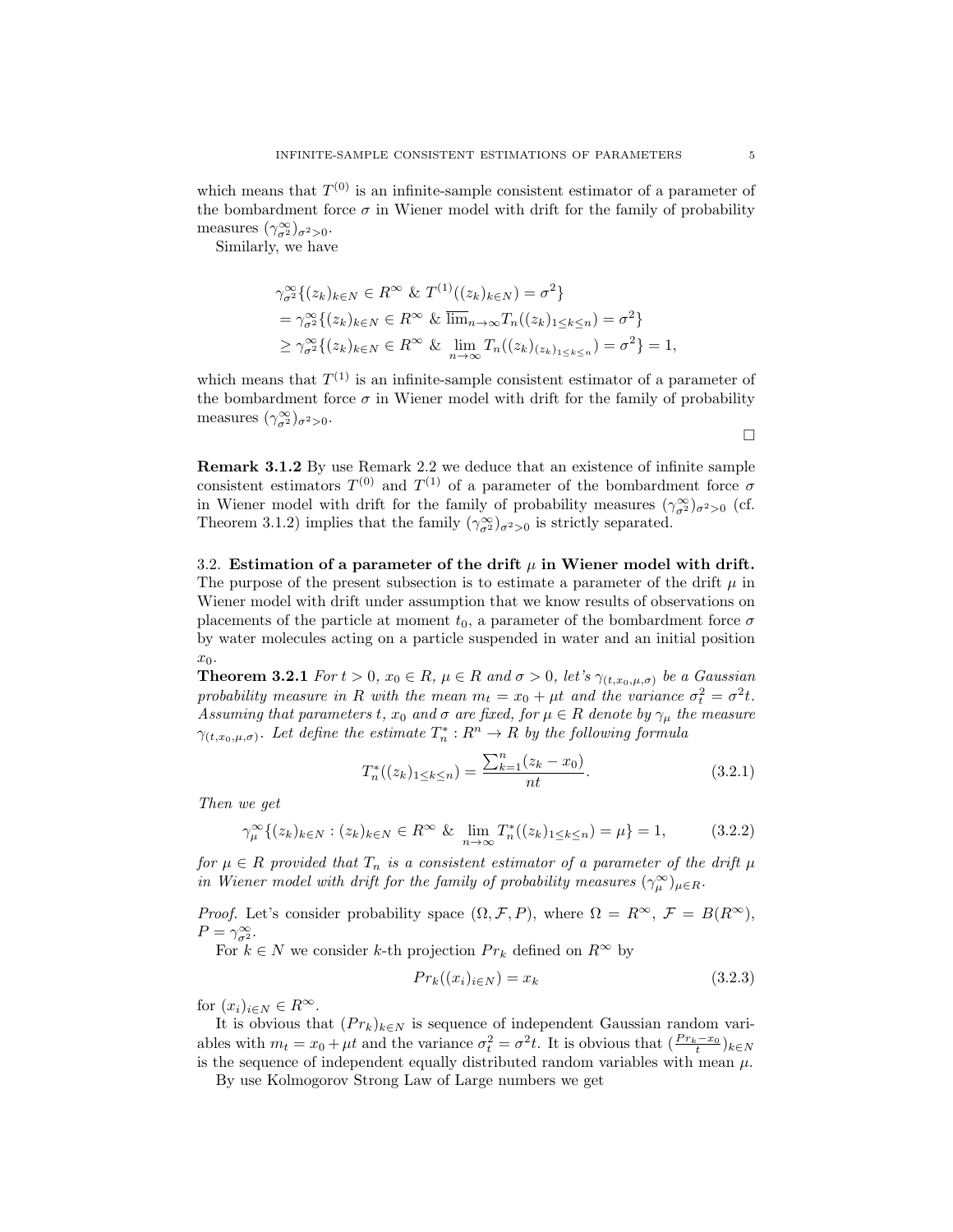$$
\gamma_{\mu}^{\infty} \{ (z_i)_{i \in N} \in R^{\infty} \& \lim_{n \to \infty} \sum_{k=1}^{n} \frac{Pr_k - x_0}{tn} = \mu \} = 1, \tag{3.2.4}
$$

which implies

$$
\gamma_{\mu}^{\infty} \{ (z_i)_{i \in N} \in R^{\infty} \& \lim_{n \to \infty} T_n^*((z_k)_{1 \le k \le n}) = \mu \} = 1.
$$

Remark 3.2.1 By use Definition 2.1, Remark 2.1 and Theorem 3.2.1 we deduce that  $T_n^*$  is a consistent estimator of a parameter of the drift  $\mu$  in Wiener model with drift in the sense of convergence in probability for the statistical structure  $(\gamma_\mu)_{\mu \in R}$ as well  $T_n^*$  is a consistent estimator of a parameter of the drift  $\mu$  in Wiener model with drift in the sense of convergence in distribution for the statistical structure  $(\gamma_\mu)_{\mu \in R}$ .

**Theorem 3.2.2** Suppose that the family of probability measures  $(\gamma_{\mu})_{\mu \in R}$  and the estimators  $T_n^*: R^n \to R(n \in N)$  come from Theorem 4.2.1. Then the estimators  $T^{(0)}_*: R^{\infty} \to R$  and  $T^{(1)}_*: R^{\infty} \to R$  defined by

$$
T^{(0)}((z_k)_{k \in N}) = \underline{\lim}_{n \to \infty} T_n^*((z_k)_{1 \le k \le n})
$$
\n(3.2.5)

and

$$
T_*^{(1)}((z_k)_{k \in N}) = \overline{\lim}_{n \to \infty} T_n^*((z_k)_{1 \le k \le n}).
$$
\n(3.2.6)

are infinite-sample consistent estimators of a parameter of the drift  $\mu$  in Wiener model with drift for the family of probability measures  $(\gamma_{\mu})_{\mu \in R}$ .

Proof. Note that we have

$$
\gamma_{\mu}^{\infty} \{ (z_k)_{k \in N} \in R^{\infty} \& T_*^{(0)}((z_k)_{k \in N}) = \mu \}
$$
  
= 
$$
\gamma_{\mu}^{\infty} \{ (z_k)_{k \in N} \in R^{\infty} \& \underline{\lim}_{n \to \infty} T_n^*((z_k)_{1 \le k \le n}) = \mu \}
$$
  

$$
\ge \gamma_{\mu}^{\infty} \{ (z_k)_{k \in N} \in R^{\infty} \& \underline{\lim}_{n \to \infty} T_n^*((z_k)_{1 \le k \le n}) = \mu \} = 1,
$$

which means that  $T_*^{(0)}$  is an infinite-sample consistent estimator of a parameter of the drift  $\mu$  in Wiener model with drift for the family of probability measures  $(\gamma_\mu^\infty)_{\mu \in R}.$ 

Similarly, we have

$$
\gamma_{\mu}^{\infty} \{ (z_k)_{k \in N} \in R^{\infty} \& T_*^{(1)}((z_k)_{k \in N}) = \mu \}\n= \gamma_{\mu}^{\infty} \{ (z_k)_{k \in N} \in R^{\infty} \& \overline{\lim}_{n \to \infty} T_n^*((z_k)_{1 \le k \le n}) = \mu \}\n\ge \gamma_{\mu}^{\infty} \{ (z_k)_{k \in N} \in R^{\infty} \& \overline{\lim}_{n \to \infty} T_n^*((z_k)_{(z_k)_{1 \le k \le n}}) = \mu \} = 1,
$$

which means that  $T_*^{(1)}$  is an infinite-sample consistent estimator of a parameter of the drift  $\mu$  in Wiener model with drift for the family of probability measures  $(\gamma_\mu^\infty)_{\mu \in R}.$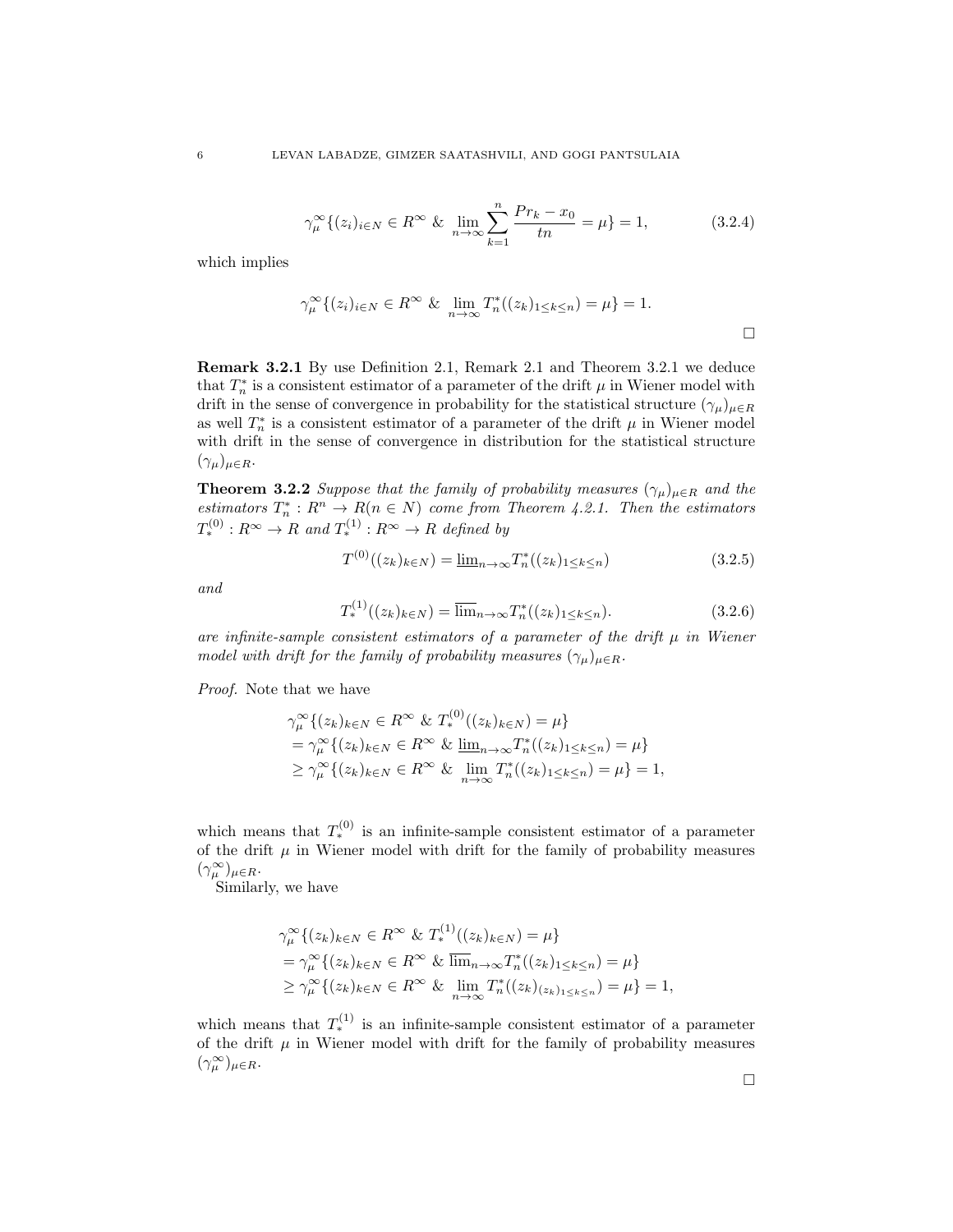Remark 3.2.2 By use Remark 2.2 we deduce that an existence of infinite sample consistent estimators  $T_*^{(0)}$  and  $T_*^{(1)}$  of a parameter of the drift  $\mu$  in Wiener model with drift for the family of probability measures  $(\gamma_\mu^{\infty})_{\mu \in R}$  (cf. Theorem 3.2.1) implies that the family  $(\gamma_\mu^\infty)_{\mu \in R}$  is strictly separated.

3.3. Estimation of an initioal position of the particle suspended in water in Wiener model with drift. The purpose of the present subsection is to estimate an initioal position of the particle suspended in water under assumption that we know results of observations on placements of the particle at moment  $t_0$ , a parameters of the drift  $\mu$  and a parameter of the bombardment force  $\sigma$  by water molecules acting on a particle.

**Theorem 3.3.1** For  $t > 0$ ,  $x_0 \in R$ ,  $\mu \in R$  and  $\sigma > 0$ , let's  $\gamma_{(t,x_0,\mu,\sigma)}$  be a Gaussian probability measure in R with the mean  $m_t = x_0 + \mu t$  and the variance  $\sigma_t^2 = \sigma^2 t$ . Assuming that parameters t,  $\mu$  and  $\sigma$  are fixed, denote by  $\gamma_{x_0}$  the measure  $\gamma_{(t,x_0,\mu,\sigma)}$ . Let define the estimate  $T_n^{**}: R^n \to R$  by the following formula

$$
T_n^{**}((z_k)_{1 \le k \le n}) = \frac{\sum_{k=1}^n (z_k - t\mu)^2}{n}.
$$
\n(3.3.1)

Then we get

$$
\gamma_{x_0}^{\infty} \{ (z_k)_{k \in N} : (z_k)_{k \in N} \in R^{\infty} \& \lim_{n \to \infty} T_n^{**}((z_k)_{1 \le k \le n}) = x_0 \} = 1, \quad (3.3.2)
$$

for  $x_0 \in R$  provided that  $T_n^{**}$  is a consistent estimator of an initioal position of the particle suspended in water in Wiener model with drift for the family of probability measures  $(\gamma_{x_0}^{\infty})_{x_0 \in R}$ .

*Proof.* Let's consider probability space  $(\Omega, \mathcal{F}, P)$ , where  $\Omega = R^{\infty}$ ,  $\mathcal{F} = B(R^{\infty})$ ,  $P = \gamma_{x_0}^{\infty}$ .

For  $k \in N$  we consider k-th projection  $Pr_k$  defined on  $R^{\infty}$  by

$$
Pr_k((x_i)_{i \in N}) = x_k \tag{3.3.3}
$$

for  $(x_i)_{i\in\mathbb{N}}\in R^{\infty}$ .

It is obvious that  $(Pr_k)_{k \in N}$  is sequence of independent Gaussian random variables with  $m_t = x_0 + \mu t$  and the variance  $\sigma_t^2 = \sigma^2 t$ . It is obvious that  $(Pr_k - t\mu)_{k \in N}$ is the sequence of independent equally distributed random variables with mean  $x_0$ .

By use Kolmogorov Strong Law of Large numbers we get

$$
\gamma_{x_0}^{\infty} \{ (z_i)_{i \in N} \in R^{\infty} \& \lim_{n \to \infty} \sum_{k=1}^n \frac{(Pr_k((z_i)_{i \in N}) - t\mu)^2}{n} = x_0 \} = 1,
$$
 (3.3.4)

which implies

$$
\gamma_{x_0}^{\infty} \{ (z_i)_{i \in N} \in R^{\infty} \& \lim_{n \to \infty} T^{**}((z_k)_{1 \le k \le n}) = \sigma^2 \} = 1.
$$

Remark 3.3.1 By use Definition 3.1, Remark 2.1 and Theorem 3.3.1 we deduce that  $T^{**}$  is a consistent estimator of an initioal position  $x_0$  of the particle suspended in water in Wiener model with drift in the sense of convergence in probability for the statistical structure  $(\gamma_{x_0})_{x_0 \in R}$  as well  $T^{**}$  is a consistent estimator of an initioal position  $x_0$  in the sense of convergence in distribution for the statistical structure $(\gamma_{x_0})_{x_0 \in R}$ .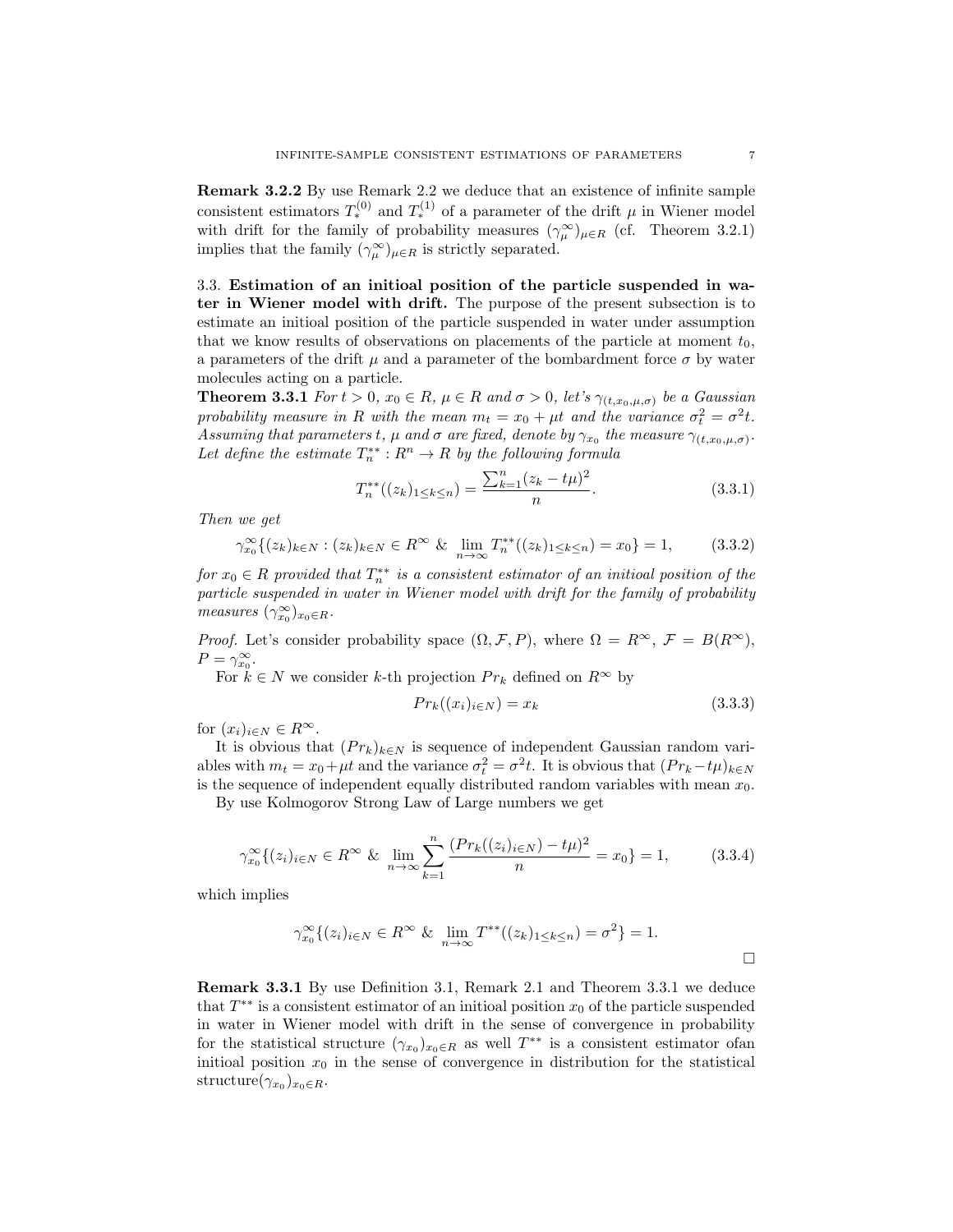**Theorem 3.3.2** Suppose that the family of probability measures  $(\gamma_{x_0})_{x_0 \in R}$  and the estimators  $T^{**}: R^n \to R(n \in N)$  come from Theorem 3.3.1. Then the estimators  $T^{(0)}_{***}: R^{\infty} \to R$  and  $T^{(1)}_{***}: R^{\infty} \to R$  defined by

$$
T_{***}^{(0)}((z_k)_{k \in N}) = \underline{\lim}_{n \to \infty} T^{**}((z_k)_{1 \le k \le n})
$$
\n(3.3.5)

and

$$
T_{**}^{(1)}((z_k)_{k \in N}) = \overline{\lim}_{n \to \infty} T^{**}((z_k)_{1 \le k \le n}).
$$
\n(3.3.6)

are infinite-sample consistent estimators of an initioal position  $x_0$  of the particle suspended in water in Wiener model with drift for the family of probability measures  $(\gamma_{x_0})_{x_0 \in R}$ .

Proof. Note that we have

$$
\gamma_{x_0}^{\infty} \{ (z_k)_{k \in N} \in R^{\infty} \& T_{**}^{(0)}((z_k)_{k \in N}) = x_0 \}
$$
  
= 
$$
\gamma_{x_0}^{\infty} \{ (z_k)_{k \in N} \in R^{\infty} \& \lim_{n \to \infty} T^{**}((z_k)_{1 \le k \le n}) = x_0 \}
$$
  

$$
\ge \gamma_{x_0}^{\infty} \{ (z_k)_{k \in N} \in R^{\infty} \& \lim_{n \to \infty} T^{**}((z_k)_{1 \le k \le n}) = x_0 \} = 1,
$$

 $(0)$ 

which means that  $T^{(0)}_{***}$  is an infinite-sample consistent estimator of an initioal position  $x_0$  of the particle suspended in water in Wiener model with drift for the family of probability measures  $(\gamma_{x_0})_{x_0 \in R}$ .

Similarly, we have

$$
\gamma_{x_0}^{\infty} \{ (z_k)_{k \in N} \in R^{\infty} \& T_{**}^{(1)}((z_k)_{k \in N}) = x_0 \}
$$
  
= 
$$
\gamma_{x_0}^{\infty} \{ (z_k)_{k \in N} \in R^{\infty} \& \overline{\lim}_{n \to \infty} T^{**}((z_k)_{1 \le k \le n}) = x_0 \}
$$
  

$$
\ge \gamma_{x_0}^{\infty} \{ (z_k)_{k \in N} \in R^{\infty} \& \overline{\lim}_{n \to \infty} T^{**}((z_k)_{(z_k)_{1 \le k \le n}}) = x_0 \} = 1,
$$

which means that  $T_{\ast\ast\ast}^{(1)}$  is an infinite-sample consistent estimator of an initioal position  $x_0$  of the particle suspended in water in Wiener model with drift for the family of probability measures  $(\gamma_{x_0})_{x_0 \in R}$ .

 $\Box$ 

Remark 3.3.2 By use Remark 2.2 we deduce that an existence of infinite sample consistent estimators  $T^{(0)}$  and  $T^{(1)}$  of an initioal position  $x_0$  of the particle suspended in water in Wiener model with drift for the family of probability measures  $(\gamma_{x_0})_{x_0 \in R}$  (cf. Theorem 3.3.2) implies that the family  $(\gamma_{x_0})_{x_0 \in R}$  is strictly separated.

## 4. Simulations, calculations and animations of the Wiener process WITH DRIFT

In this section we present some programms in Matlab for simulation and animation of the Wiener process with drift. In preparation of these programms we have used main approaches and technique introduced in [\[5\]](#page-14-4).

The simulation of the Wiener process with drift can be obtained as follows:

$$
x_t = x_0 + \mu t + \sigma (d_0 t + \sqrt{2} \sum_{n=1}^{\infty} d_n \frac{\sin \pi nt}{\pi n}),
$$
\n(4.4.1)

where  $(d_k)_{k\in\mathbb{N}}$  is realization of independent standard Gaussian random variables.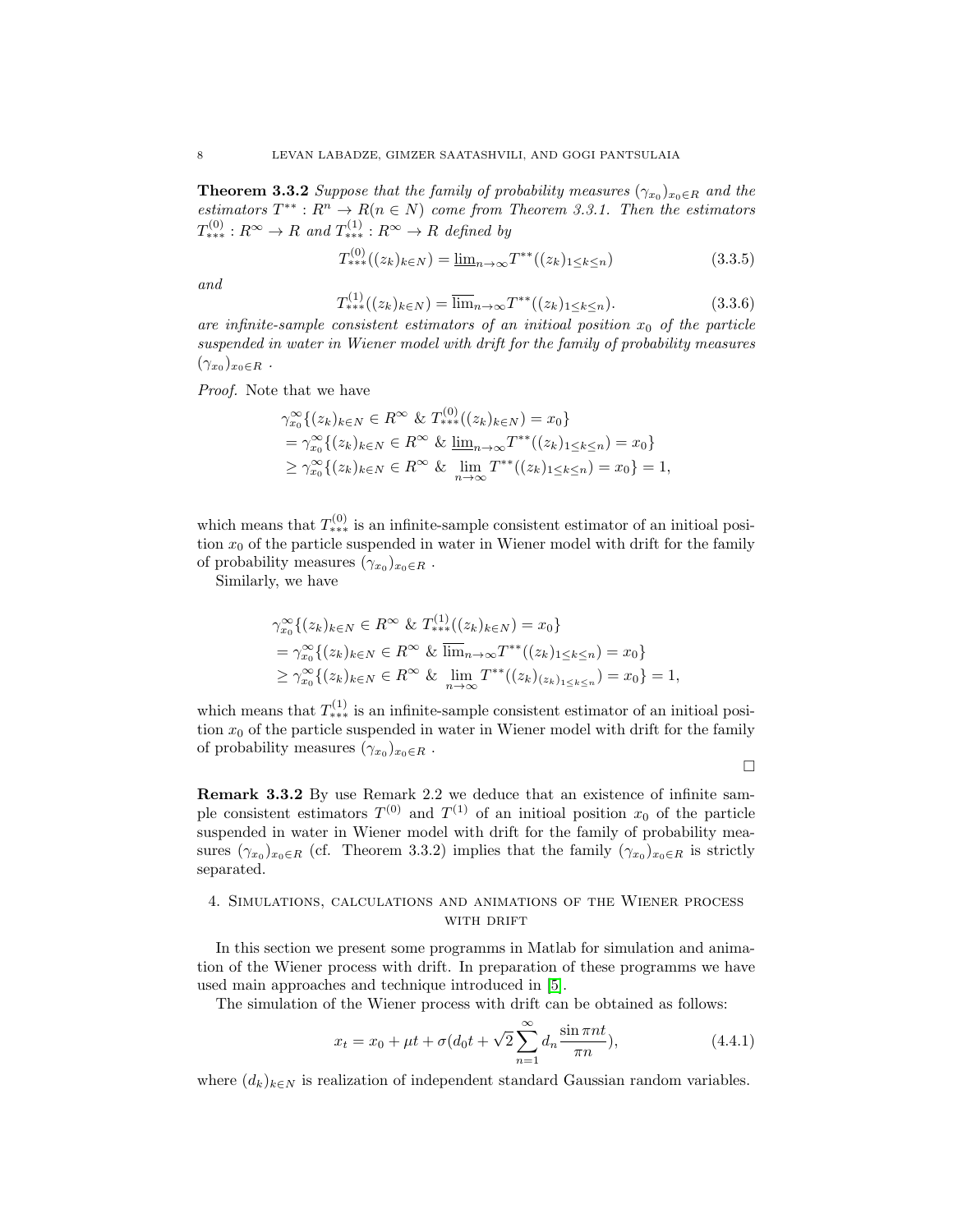If  $(d_n^{(k)})_{n \in \mathcal{N}}$   $(k \in \mathcal{N})$  is k-th realizations of the infinite family of independent standard Gaussian random variables, then the value of the k-th trajectory of the Wiener process with drift at moment  $t$  will be

$$
z_k = x_0 + \mu t + \sigma (d_0^{(k)} t + \sqrt{2} \sum_{n=1}^{\infty} d_n^{(k)} \frac{\sin \pi nt}{\pi n})
$$
\n(4.4.2)

for each  $k \in N$ .

In our simulation we use MatLab command random('Normal',0,1,p, q) which generates p coppies  $(d_n^{(k)})_{1 \leq n \leq q}$   $(1 \leq k \leq p)$  of realizations of the finite family of independent standard Gaussian random variables of lenght  $q$ .

In our simulation we consider the following approximation

$$
z_k = x_0 + \mu t + \sigma (d_0 t + \sqrt{2} \sum_{n=1}^{1000} d_n \frac{\sin \pi nt}{\pi n})
$$
\n(4.4.3)

for  $1 \leq k \leq 100$ .



FIGURE 1. Four trajectories of the Wiener process with drift when  $x_0 = 3, \mu = -1, \sigma = 2.$ 

The programm in MatLab giving a simulation of four trajectories of the Wiener process with drift with parameters  $\mu = -1$ ,  $\sigma = 3$ ,  $x_0 = 3$  has the following form:

 $x1 = \text{random('Normal}', 0, 1, 4, 1001);$  $m = -1;$  $s = 2;$  $x0 = 3;$  $x = 0: 0.0001:1;$  $Y10 = x0 + m * x;$  $Y11 = x1(1,1) * x;$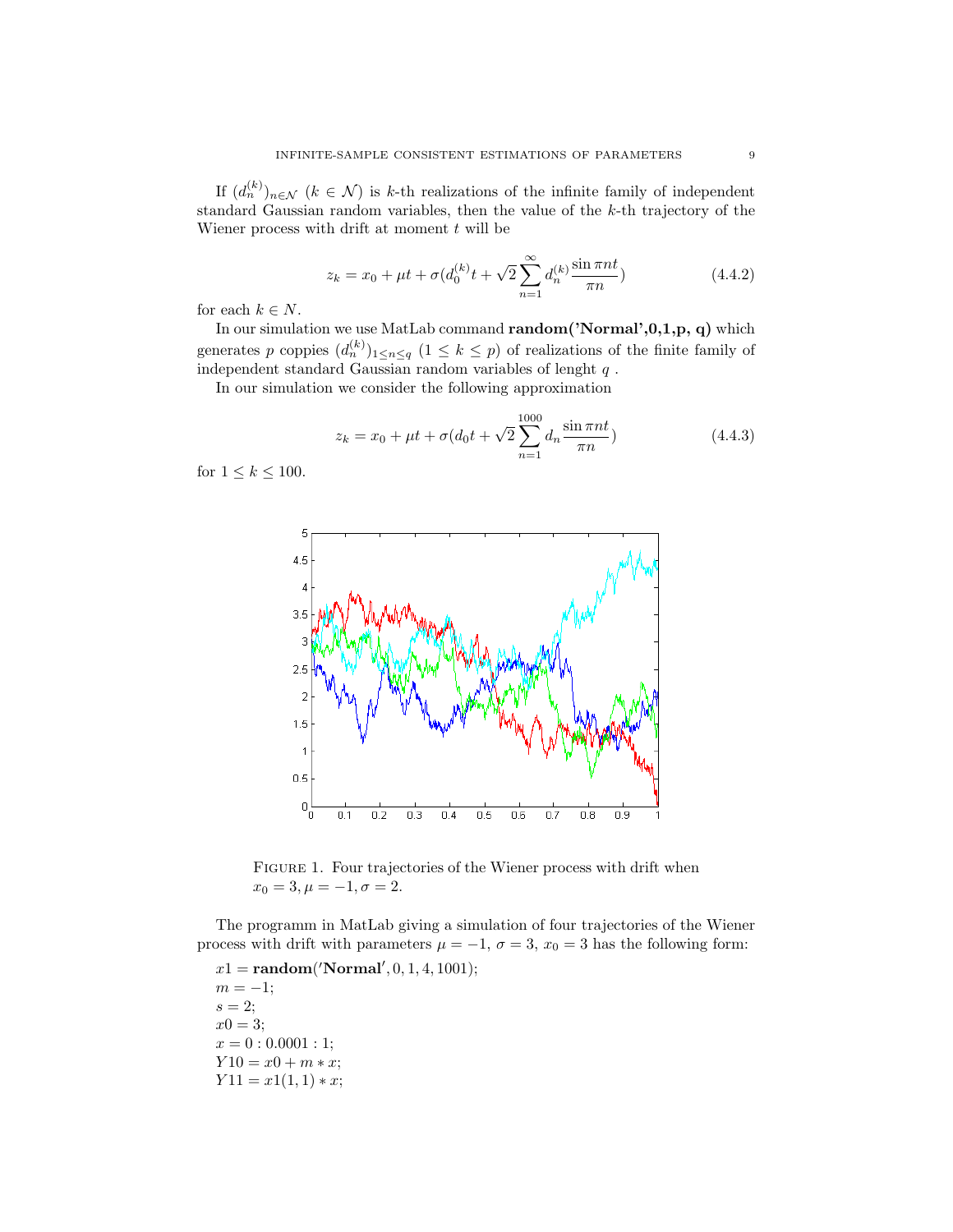$Y20 = x0 + m * x;$  $Y21 = x1(2,1) * x;$  $Y30 = x0 + m * x;$  $Y31 = x1(3, 1) * x;$  $Y40 = x0 + m * x;$  $Y41 = x1(4,1) * x;$ for  $k = 1 : 1000$  $Y11 = Y11 + \mathbf{sqrt}(2) * x1(1, k + 1) * sin(p i * k * x)/(pi * k);$  $Y21 = Y21 + \mathbf{sqrt}(2) * x1(2, k+1) * sin(p i * k * x)/(pi * k);$  $Y31 = Y31 + \mathbf{sqrt}(2) * x1(3, k + 1) * sin(p i * k * x)/(pi * k);$  $Y41 = Y41 + \text{sqrt}(2) * x1(4, k + 1) * sin(p i * k * x)/(pi * k);$ end  $X1 = x$ ;  $Y1 = Y10 + s * Y11;$  $X2 = x$ ;  $Y2 = Y20 + s * Y21;$  $X3 = x$ ;  $Y3 = Y30 + s * Y31;$  $X4 = x$ ;  $Y4 = Y40 + s * Y41;$  $plot(X1, Y1, 'b', X2, Y2, 'r-', X3, Y3, 'g', X4, Y4, 'c', 'LineWidth', 1)$ 

Below we present some numerical results obtaining by using MatLab and Microsoft Excel. In our simulation

(i)  $n$  denotes the number of trials;

(ii)  $x_0 = 3$  is an initial position of the particle suspended in water;

(iii)  $\mu = -1$  is the equilibrium or mean position supported by fundamentals;

(iv)  $\sigma = 2$  is the parameter of bombardment in Wiener process with drift;

(v)  $t = 0.5$  is the moment of the observation on the Wiener process with drift;

(vi)  $z_k$  is the value of the k-th trajectory of Wiener process with drift at moment  $t = 0.5$  (see, Figure 1 and Table 4.1).

Table 4.1. The value  $z_k$  of the the Wiener process with drift at moment  $t = 0.5$  when  $x_0 = 3, \mu = -1, \sigma = 2$ .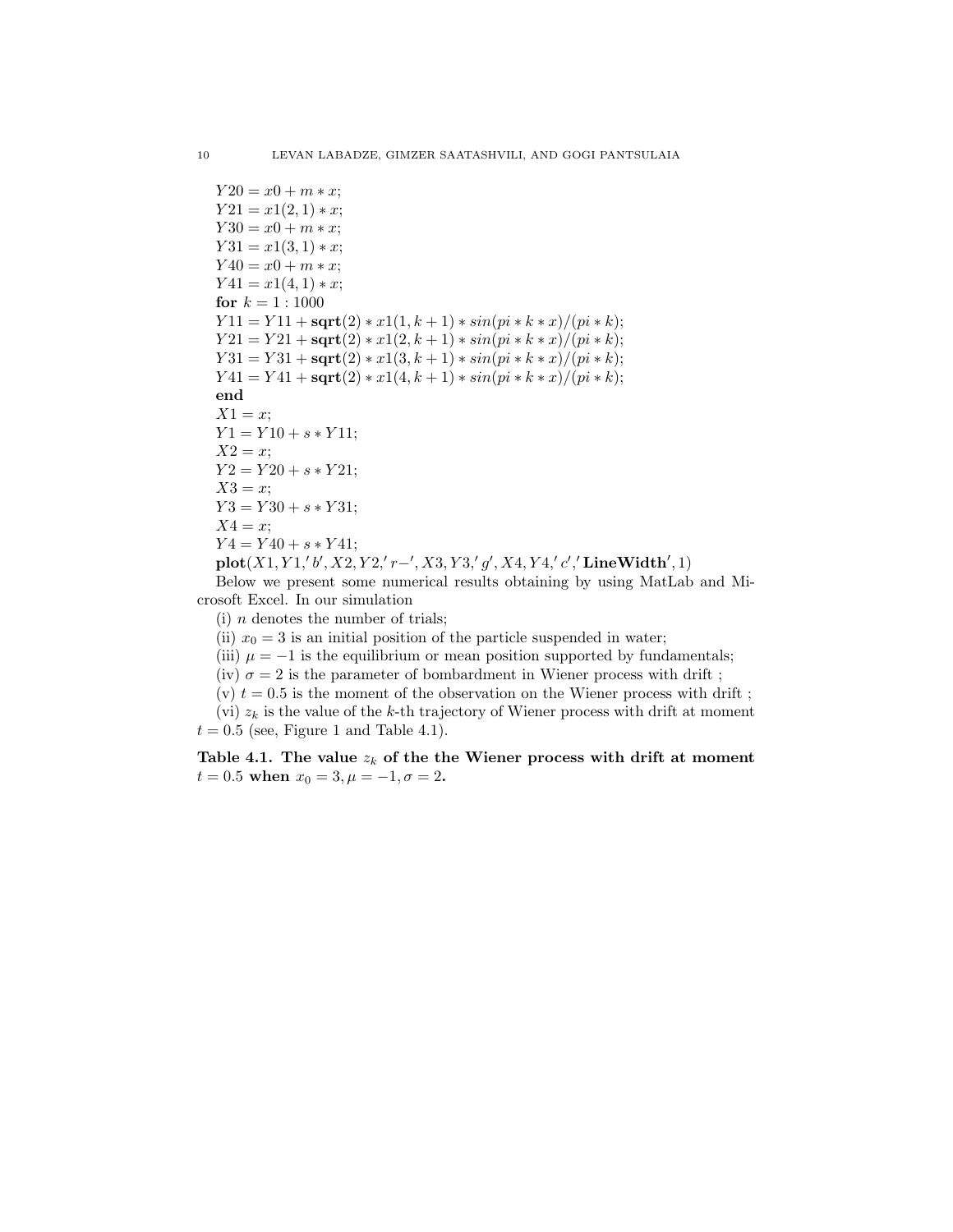| $\boldsymbol{k}$ | $z_k$     | $\boldsymbol{k}$ | $z_k$     | $\boldsymbol{k}$ | $z_k$  | $\boldsymbol{k}$ | $z_k$     | k <sub>i</sub> | $z_k$  |
|------------------|-----------|------------------|-----------|------------------|--------|------------------|-----------|----------------|--------|
| 1                | 4.0991    | 21               | 2.7068    | 41               | 4.3571 | 61               | 3.5272    | 81             | 7.0549 |
| $\overline{2}$   | 1.6842    | 22               | 2.243     | 42               | 3.2793 | 62               | 2.8292    | 82             | 2.5627 |
| 3                | 2.9422    | 23               | 3.5946    | 43               | 3.2422 | 63               | 1.8519    | 83             | 1.5592 |
| 4                | 4.5744    | 24               | 4.6402    | 44               | 2.7395 | 64               | $-0.5223$ | 84             | 3.8465 |
| 5                | 2.0157    | 25               | 2.2703    | 45               | 0.682  | 65               | 0.7602    | 85             | 0.8471 |
| 6                | 2.8821    | 26               | 2.681     | 46               | 3.4298 | 66               | 4.3529    | 86             | 2.8475 |
| 7                | 4.6284    | 27               | 2.9075    | 47               | 2.6592 | 67               | 1.1265    | 87             | 0.5144 |
| 8                | 1.654     | 28               | 3.3659    | 48               | 3.2093 | 68               | 1.3525    | 88             | 2.3558 |
| 9                | 0.9561    | 29               | 4.5149    | 49               | 0.1074 | 69               | 3.7889    | 89             | 2.4793 |
| 10               | $-0.5407$ | 30               | $-1.3528$ | 50               | 1.5462 | 70               | 3.2284    | 90             | 2.0639 |
| 11               | 1.98941   | 31               | 3.4294    | 51               | 1.0896 | 71               | 1.1392    | 91             | 1.166  |
| 12               | 4.3462    | 32               | 4.0825    | 52               | 2.1108 | 72               | 2.8833    | 92             | 3.2738 |
| 13               | 3.455     | 33               | 2.3837    | 53               | 2.9175 | 73               | 2.3093    | 93             | 0.4878 |
| 14               | 3.2235    | 34               | 3.3037    | 54               | 2.9352 | 74               | 1.4444    | 94             | 2.9504 |
| 15               | 2.1299    | 35               | 4.7552    | 55               | 3.5531 | 75               | $-0.23$   | 95             | 2.4767 |
| 16               | 1.7554    | 36               | 2.1509    | 56               | 2.2376 | 76               | 1.1718    | 96             | 3.6022 |
| 17               | 3.9263    | 37               | 4.3749    | 57               | 1.6557 | 77               | 1.3588    | 97             | 1.6005 |
| 18               | 2.4328    | 38               | 2.6403    | 58               | 2.0076 | 78               | 1.5024    | 98             | 3.5125 |
| 19               | 2.9972    | 39               | 1.4087    | 59               | 0.8997 | 79               | 2.2622    | 99             | 2.2026 |
| 20               | 2.59      | 40               | 4.178     | 60               | 0.1873 | 80               | 3.3423    | 100            | 3.3646 |

Table 4.2. The value of the statistic  $T_n$  for the sample  $(z_k)_{1\leq k\leq n}(n=5i$ :  $1 \leq i \leq 20$  from the Table 4.1.

| $\boldsymbol{n}$ | $T_n$       | $\sigma$       | $\eta$ | $T_n$       | $\sigma$       |
|------------------|-------------|----------------|--------|-------------|----------------|
| 5                | 3.182349256 | 4              | 55     | 3.463530492 | 4              |
| 10               | 4.995431962 | $\overline{4}$ | 60     | 3.472692797 | 4              |
| 15               | 4.029170383 | 4              | 65     | 3.628477887 | 4              |
| 20               | 3.30673624  | 4              | 70     | 3.621538801 | 4              |
| 25               | 3.120603594 | 4              | 75     | 3.662829637 | $\overline{4}$ |
| 30               | 3.924002323 | 4              | 80     | 3.554594699 | 4              |
| 35               | 3.884200678 | 4              | 85     | 3.96153126  | $\overline{4}$ |
| 40               | 3.781846824 | 4              | 90     | 3.836441056 | $\overline{4}$ |
| 45               | 3.715840465 | 4              | 95     | 3.774116249 | 4              |
| 50               | 3.665346353 | 4              | 100    | 3.663112062 | 4              |

Remark 4.1 By use results of calculations placed in the Table 4.2, we see that the consistent estimator  $T_n$  works successfully.

Table 4.3. The value of the statistic  $T_n^*$  for the sample  $(z_k)_{1 \leq k \leq n}$   $(n = 5i$ :  $1 \leq i \leq 20$  from the Table 4.1.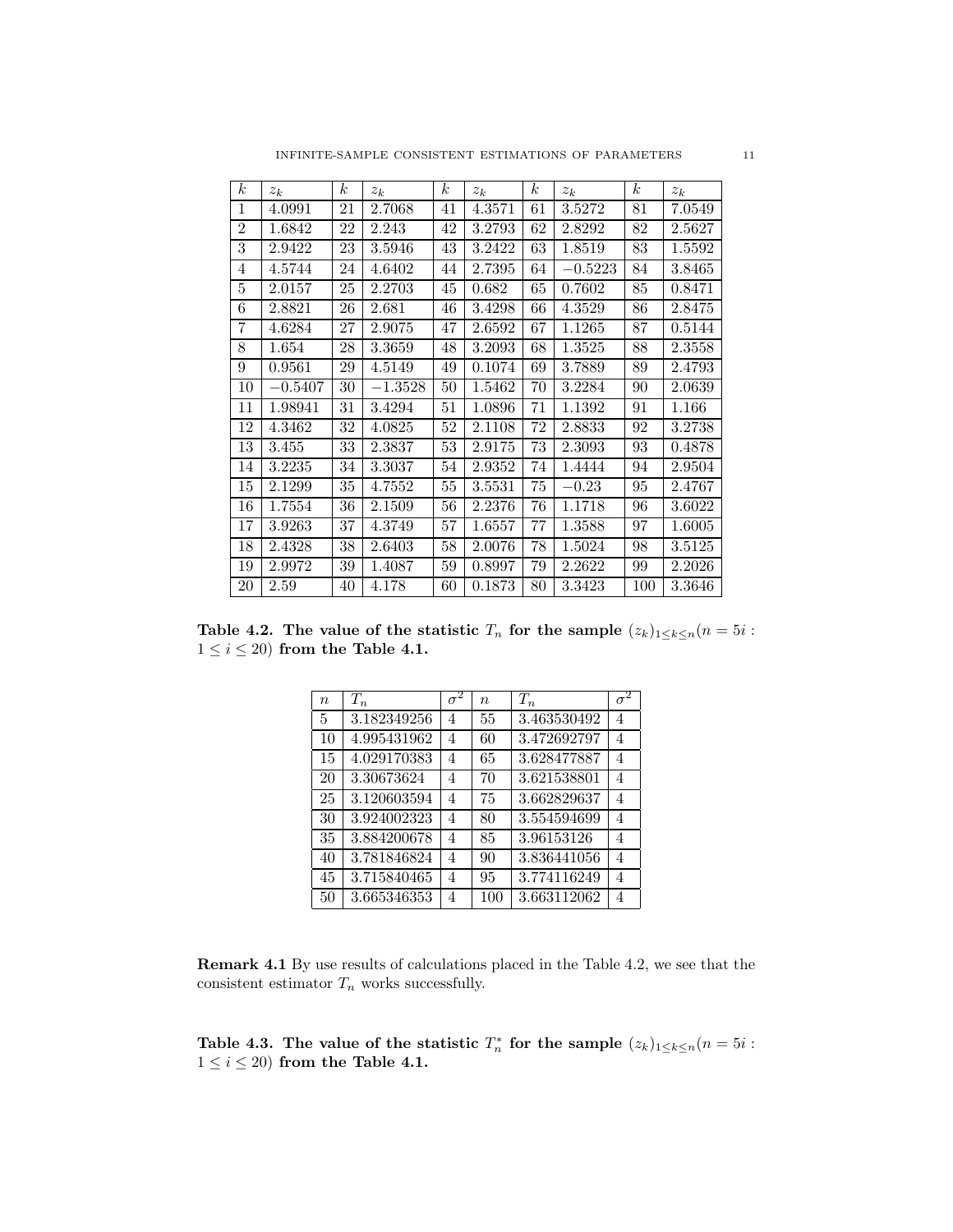| $\boldsymbol{n}$ | $T_n^*$        | $\mu$   | $\eta$ | $T_n^*$                   | $\mu$ |
|------------------|----------------|---------|--------|---------------------------|-------|
| 5                | 0.12624        | $-1$    | 55     | $-0.47716$                | $-1$  |
| 10               | $-1.0209$      | $^{-1}$ | 60     | $-0.704466667$            | $-1$  |
| 15               | $-0.6614$      | $-1$    | 65     | $-0.851932308$            | $-1$  |
| 20               | $-0.62588$     | $-1$    | 70     | $-0.82396$                | $-1$  |
| 25               | $-0.464312$    | $-1$    | 75     | $-0.967797333$            | $-1$  |
| 30               | $-0.57916$     | $-1$    | 80     | $-1.0413725$              | $-1$  |
| 35               | $-0.327594286$ | $-1$    | 85     | $-0.959635294$            | $-1$  |
| 40               | $-0.299005$    | $-1$    | 90     | $-1.011635556$            | $-1$  |
| 45               | $-0.296888889$ | $-1$    | 95     | $-1.\overline{056187368}$ | $-1$  |
| 50               | $-0.429124$    | $^{-1}$ | 100    | $-1.01773$                | $-1$  |

Remark 4.2 By use results of calculations placed in the Table 4.2, we see that the consistent estimator  $T_n^*$  has a tendetion will come nearer to  $\mu = -1$  as soon as the number of trials increases.

The following program gives animation of the Wiener process with drift over the time interval [0, 1] when  $x_0 = 3, \mu = -1, \sigma = 2$ .

```
N = 100;x1 = \text{random}('Normal', 0, 1, N, 10001);m = -1;
s = 2;x0 = 3;x = 0:0.0001:1;Y0 = x0 + m * x;Y1 = x1(1) * x;for s = 1 : Nfor k = 1 : 1000Y1 = Y1 + sqrt(2) * x1(s, k + 1) * sin(pi * k * x)/(pi * k);end
X = x;
Y = Y0 + s * Y1;plot (X, Y, 'r', ' LineWidth', 1)
drawnow;
\mathbf{pause}(1);end
```
An animation given by this programm applies  $N$  different trajectories which are defined by N coppies of realizations of the finite family of independent standard Gaussian random variables of lenght 1001 generated by Matlab operator  $x1 =$  $random('Normal', 0, 1, N, 10001);$ 

## 5. Further investigations

Suppose that  $(z_k^{(1)})$  $(k^{(1)})_{k \in N}$  and  $(z_k^{(2)})$  $(k^{(2)})_{k \in N}$  are results of observations on the 2k-th and  $2k + 1$ -th trajectories of the Wiener process with drift at moments  $t_1$  and  $t_2$ , respectively. Note that having such an information we can estimate unknown parameters  $x_0, \mu, \sigma$  for Wiener process with drift.

The first step in this direction is made by the following proposition.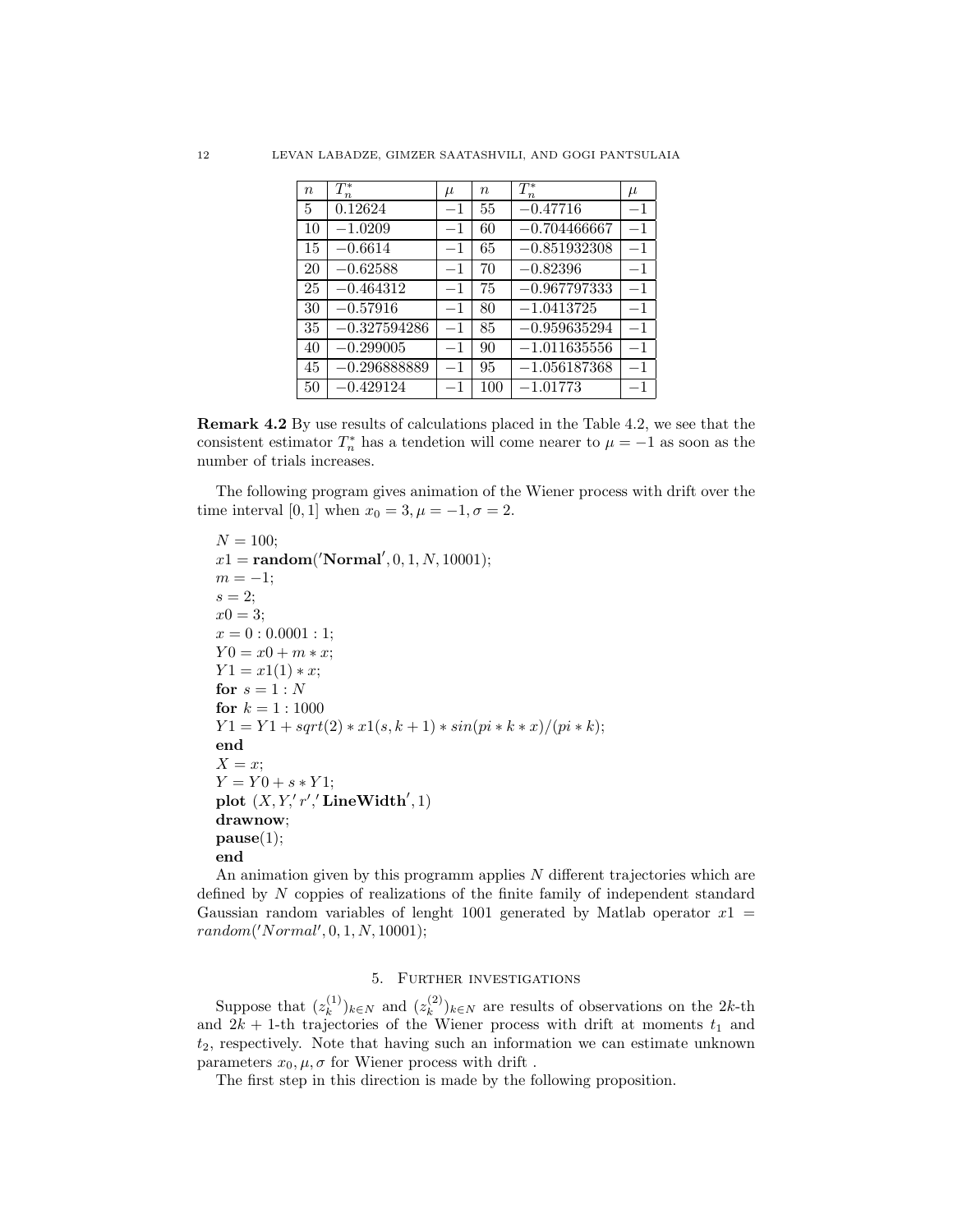**Theorem 5.1** For  $t > 0$ ,  $x_0 \in R$ ,  $\mu \in R$  and  $\sigma > 0$ , let's  $\gamma_{(t,x_0,\mu,\sigma)}$  be a Gaussian probability measure in R with the mean  $m_t = x_0 + \mu t$  and the variance  $\sigma_t^2 = \sigma^2 t$ . Assuming that the parameter  $\sigma$  is fixed, for  $t_1 > 0$ ,  $t_2 > 0$ ,  $x_0 \in R$ ,  $\mu \in R$  denote by  $\gamma_{(x_0,\mu,t_1)}$  and  $\gamma_{(x_0,\mu,t_2)}$  the measure  $\gamma_{(t_1,x_0,\mu,\sigma)}$  and  $\gamma_{(t_2,x_0,\mu,\sigma)}$ , restectively.

We put  $\gamma_{(x_0,\mu)} = \gamma_{(x_0,\mu,t_1)} \times \gamma_{(x_0,\mu,t_2)}$ . Let define the estimate  $\mathbf{T}_n : (R^2)^n \to R^2$ by the following formula

$$
\mathbf{T}_n((z_k^{(1)}, z_k^{(2)})_{1 \le k \le n}) = \left(\frac{\sum_{k=1}^n (t_2 z_k^{(1)} - t_1 z_k^{(2)})}{n(t_2 - t_1)}, \frac{\sum_{k=1}^n (z_k^{(2)} - z_k^{(1)})}{n(t_2 - t_1)}\right). \tag{5.1}
$$

Then we get

$$
\gamma_{(x_0,\mu)}^{\infty} \{ (z_k^{(1)}, z_k^{(2)})_{k \in N} : (z_k^{(1)}, z_k^{(2)})_{k \in N} \in (R^2)^{\infty} \}
$$
  
& 
$$
\lim_{n \to \infty} \mathbf{T}_n (((z_k^{(1)}, (z_k^{(2)})_{1 \le k \le n}) = (x_0, \mu) \} = 1,
$$
 (5.2)

for  $(x_0, \mu) \in R^2$  provided that  $\mathbf{T}_n$  is a consistent estimator of a parameter  $(x_0, \mu)$ for the family of probability measures  $(\gamma^{\infty}_{(x_0,\mu)})_{(x_0,\mu)\in R^2}$ .

*Proof.* Let's consider probability space  $(\Omega, \mathcal{F}, P)$ , where  $\Omega = (R^2)^\infty$ ,  $\mathcal{F} = B((R^2)^\infty)$ ,  $P = \gamma_{(x_0,\mu)}^{\infty}.$ 

For  $k \in N$  we consider k-th projection  $\mathbf{Pr}_k = (Pr_k^{(1)}, Pr_k^{(2)})$  defined on  $(R^2)^\infty$ by

$$
\mathbf{Pr}_k((x_i^{(1)}, x_i^{(2)})_{i \in N}) = (x_k^{(1)}, x_k^{(2)})
$$
\n(5.3)

for  $(x_i^{(1)}, x_i^{(2)})_{i \in N} \in (R^2)^\infty$ .

It is obvious that  $Pr_k^{(1)}((x_i^{(1)}, x_i^{(2)})_{i \in N}) = x_k^{(1)}$  $k^{(1)}$  and  $Pr_k^{(2)}((x_i^{(1)}, x_i^{(2)})_{i \in N}) = x_k^{(2)}$ k are also projection operators for  $(x_i^{(1)}, x_i^{(2)})_{i \in N} \in (R^2)^{\infty}$ .

It is obvious that  $(Pr_k^{(1)})_{k \in N}$  is sequence of independent one-dimensional Gaussian random variables with expectaion equal to  $x_0 + \mu t_1$  and the variance equal to  $\sigma^2 t_1$ . Similarly,  $(Pr_k^{(2)})_{k \in N}$  is sequence of independent one-dimensional Gaussian random variables with expectaion equal to  $x_0 + \mu t_2$  and the variance equal to  $\sigma^2 t_2$ .

Note that by use Kolmgorov strong law of large numbers, we have

$$
\gamma_{(x_0,\mu,t_1)}^{\infty}(\{(z_k^{(1)})_{k\in N} : (z_k^{(1)})_{k\in N} \in R^{\infty} \& \lim_{n\to\infty} \frac{\sum_{k=1}^n z_k^{(1)}}{n} = x_0 + \mu t_1\}) = 1 \tag{5.4}
$$

and

$$
\gamma_{(x_0,\mu,t_2)}^{\infty}(\{(z_k^{(2)})_{k\in N}:(z_k^{(2)})_{k\in N}\in R^{\infty}\&\lim_{n\to\infty}\frac{\sum_{k=1}^n z_k^{(2)}}{n}=\mu+\mu t_2\})=1\quad(5.5)
$$

We have

$$
\gamma_{(x_0,\mu)}^{\infty} \{ (z_k^{(1)}, z_k^{(2)})_{k \in N} : (z_k^{(1)}, z_k^{(2)})_{k \in N} \in (R^2)^{\infty} \& \lim_{n \to \infty} \mathbf{T}_n((z_k^{(1)}, z_k^{(2)})_{1 \le k \le n}) = (x_0, \mu) \} \tag{5.6}
$$

$$
= \gamma_{(x_0,\mu)}^{\infty} \{ (z_k^{(1)}, z_k^{(2)})_{k \in N} : (z_k^{(1)}, z_k^{(2)})_{k \in N} \in (R^2)^{\infty} \& \lim_{n \to \infty} T_n^{(1)}(((z_k^{(1)}, z_k^{(2)})_{1 \le k \le n} = x_0 \& \lim_{n \to \infty} T_n^{(2)}(((z_k^{(1)}, z_k^{(2)})_{1 \le k \le n} = \mu) \& \max_{(x_0,\mu)} \{ (z_k^{(1)}, z_k^{(2)})_{k \in N} : (z_k^{(1)}, z_k^{(2)})_{k \in N} \in (R^2)^{\infty} \& \max_{(x_0,\mu)} \{ (z_k^{(1)}, z_k^{(2)})_{k \in N} : (z_k^{(1)}, z_k^{(2)})_{k \in N} \in (R^2)^{\infty} \& \max_{(x_0,\mu)} \{ (z_k^{(1)}, z_k^{(2)})_{k \in N} : (z_k^{(1)}, z_k^{(2)})_{k \in N} \in (R^2)^{\infty} \& \max_{(x_0,\mu)} \{ (z_k^{(1)}, z_k^{(2)})_{k \in N} : (z_k^{(1)}, z_k^{(2)})_{k \in N} \in (R^2)^{\infty} \& \max_{(x_0,\mu)} \{ (z_k^{(1)}, z_k^{(2)})_{k \in N} : (z_k^{(1)}, z_k^{(2)})_{k \in N} \in (R^2)^{\infty} \& \max_{(x_0,\mu)} \{ (z_k^{(1)}, z_k^{(2)})_{k \in N} : (z_k^{(1)}, z_k^{(2)})_{k \in N} \in (R^2)^{\infty} \& \max_{(x_0,\mu)} \{ (z_k^{(1)}, z_k^{(2)})_{k \in N} : (z_k^{(1)}, z_k^{(2)})_{k \in N} \in (R^2)^{\infty} \& \max_{(x_0,\mu)} \{ (z_k^{(1)}, z_k^{
$$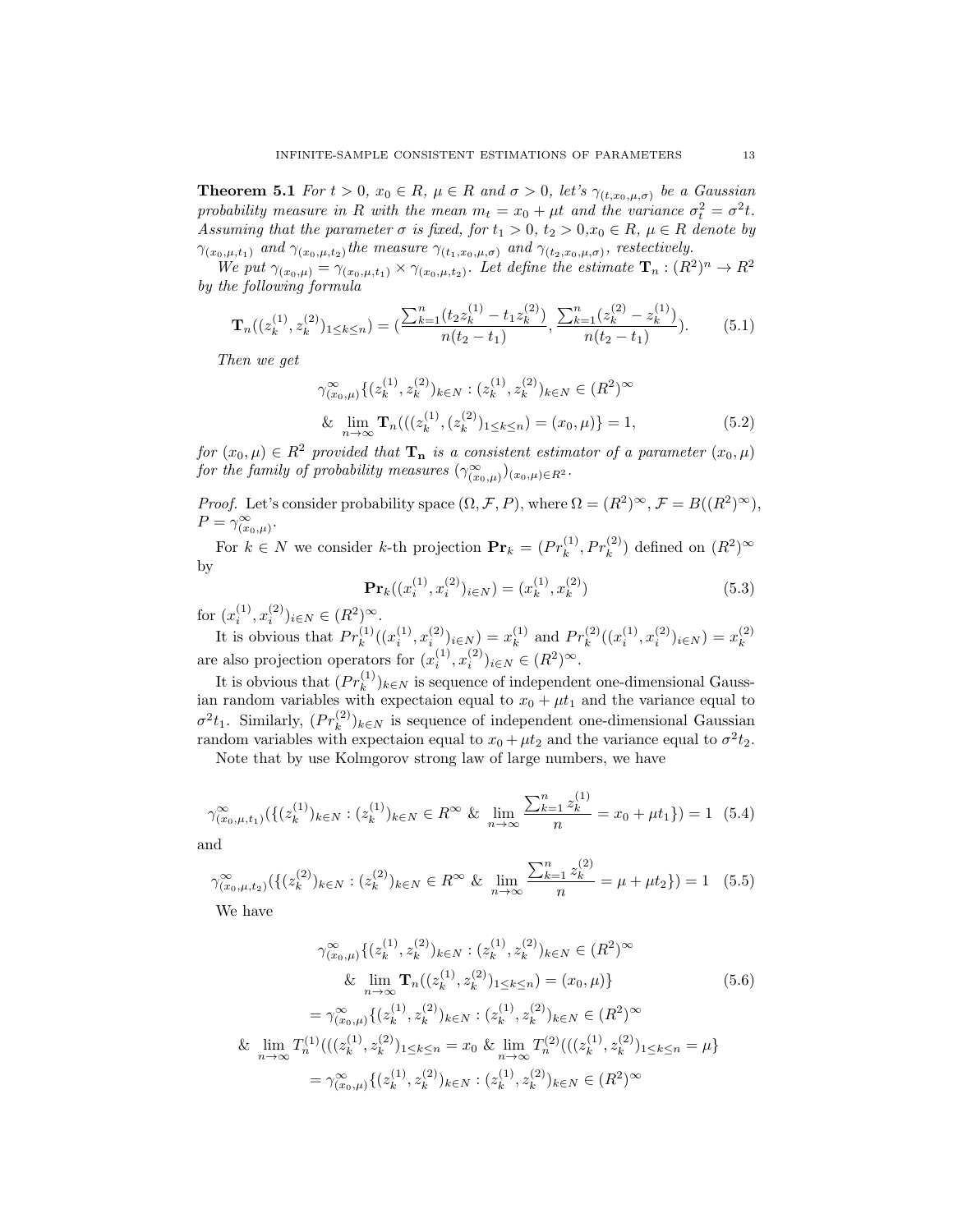14 LEVAN LABADZE, GIMZER SAATASHVILI, AND GOGI PANTSULAIA

& 
$$
\lim_{n \to \infty} \frac{\sum_{k=1}^{n} (t_2 z_k^{(1)} - t_1 z_k^{(2)})}{n(t_2 - t_1)} = x_0 \& \lim_{n \to \infty} \frac{\sum_{k=1}^{n} (z_k^{(2)} - z_k^{(1)})}{n(t_2 - t_1)} = \mu \}
$$

$$
= \gamma_{(x_0,\mu)}^{\infty} \{ (z_k^{(1)}, (z_k^{(2)})_{k \in N} : (z_k^{(1)}, (z_k^{(2)})_{k \in N} \in (R^2)^{\infty} \}
$$

$$
\& \lim_{n \to \infty} \frac{\sum_{k=1}^{n} z_k^{(1)}}{n} = x_0 \& \lim_{n \to \infty} \frac{\sum_{k=1}^{n} z_k^{(2)}}{n} = \mu \}
$$

$$
= \gamma_{(x_0,\mu,t_1)}^{\infty}(\{(z_k^{(1)})_{k \in N} : (z_k^{(1)})_{k \in N} \in (R)^{\infty} \& \lim_{n \to \infty} \frac{\sum_{k=1}^n z_k^{(1)}}{n} = x_0 + \mu t_1\})
$$

$$
\times \gamma_{(x_0,\mu,t_2)}^{\infty}(\{(z_k^{(2)})_{k \in N} : (z_k^{(2)})_{k \in N} \in (R)^{\infty} \& \lim_{n \to \infty} \frac{\sum_{k=1}^n z_k^{(2)}}{n} = \mu + \mu t_2\})
$$
  
(By use (5.4)-(5.5), we have)
$$
= 1 \times 1 = 1.
$$

**Theorem 5.2** Suppose that the family of probability measures  $(\gamma_{(x_0,\mu)}^{\infty})_{(x_0,\mu)\in R^2}$ and the estimators  $\mathbf{T}_n : (R^2)^n \to R^2$  come from Theorem 5.1. Then the estimators  $\mathbf{T}^{(0)} : R^{\infty} \to R$  and  $\mathbf{T}^{(1)} : R^{\infty} \to R$  defined by

$$
\mathbf{T}^{(0)}((z_k^{(1)}, z_k^{(2)})_{k \in N}) = \underline{\lim}_{n \to \infty} \mathbf{T}_n((z_k^{(1)}, z_k^{(2)})_{1 \le k \le n})
$$
(5.7)

and

$$
\mathbf{T}^{(0)}((z_k^{(1)}, z_k^{(2)})_{k \in N}) = \overline{\lim}_{n \to \infty} \mathbf{T}_n((z_k^{(1)}, z_k^{(2)})_{1 \le k \le n}).
$$
\n(5.8)

are infinite-sample consistent estimators of a parameter  $(x_0, \mu)$  for the family of probability measures  $(\gamma_{(x_0,\mu)}^{\infty})_{(x_0,\mu)\in R^2}$ .

Proof. By using (5.2), we get

$$
\gamma_{(x_0,\mu)}^{\infty} \{z_k^{(1)}, z_k^{(2)}\}_{k \in N} \in (R^2)^{\infty} \& \mathbf{T}^{(0)}((z_k^{(1)}, z_k^{(2)})_{k \in N}) = (x_0, \mu)\}
$$
  
\n
$$
= \gamma_{(x_0,\mu)}^{\infty} \{z_k^{(1)}, z_k^{(2)}\}_{k \in N} \in (R^2)^{\infty} \& \underline{\lim}_{n \to \infty} \mathbf{T}_n((z_k^{(1)}, z_k^{(2)})_{1 \le k \le n}) = (x_0, \mu)\}
$$
  
\n
$$
\ge \gamma_{(x_0,\mu)}^{\infty} \{z_k^{(1)}, z_k^{(2)}\}_{k \in N} \in (R^2)^{\infty} \& \underline{\lim}_{n \to \infty} \mathbf{T}_n((z_k^{(1)}, z_k^{(2)})_{1 \le k \le n}) = (x_0, \mu)\} = 1,
$$

which means that  $T^{(0)}$  is an infinite-sample consistent estimators of a parameter  $(x_0, \mu)$  for the family of probability measures  $(\gamma_{(x_0,\mu)}^{\infty})_{(x_0,\mu)\in R^2}$ .

Similarly, by using (5.2), we have

$$
\gamma_{(x_0,\mu)}^{\infty} \{z_k^{(1)}, z_k^{(2)}\}_{k \in N} \in (R^2)^{\infty} \& \mathbf{T}^{(1)}((z_k^{(1)}, z_k^{(2)})_{k \in N}) = (x_0, \mu)\}
$$
  
\n
$$
= \gamma_{(x_0,\mu)}^{\infty} \{z_k^{(1)}, z_k^{(2)}\}_{k \in N} \in (R^2)^{\infty} \& \overline{\lim}_{n \to \infty} \mathbf{T}_n((z_k^{(1)}, z_k^{(2)})_{1 \le k \le n}) = (x_0, \mu)\}
$$
  
\n
$$
\ge \gamma_{(x_0,\mu)}^{\infty} \{z_k^{(1)}, z_k^{(2)}\}_{k \in N} \in (R^2)^{\infty} \& \lim_{n \to \infty} \mathbf{T}_n((z_k^{(1)}, z_k^{(2)})_{1 \le k \le n}) = (x_0, \mu)\} = 1,
$$

which means that  $T^{(1)}$  is also an infinite-sample consistent estimators of a parameter  $(x_0, \mu)$  for the family of probability measures  $(\gamma_{(x_0,\mu)}^{\infty})_{(x_0,\mu)\in R^2}$ .

 $\Box$ 

 $\Box$